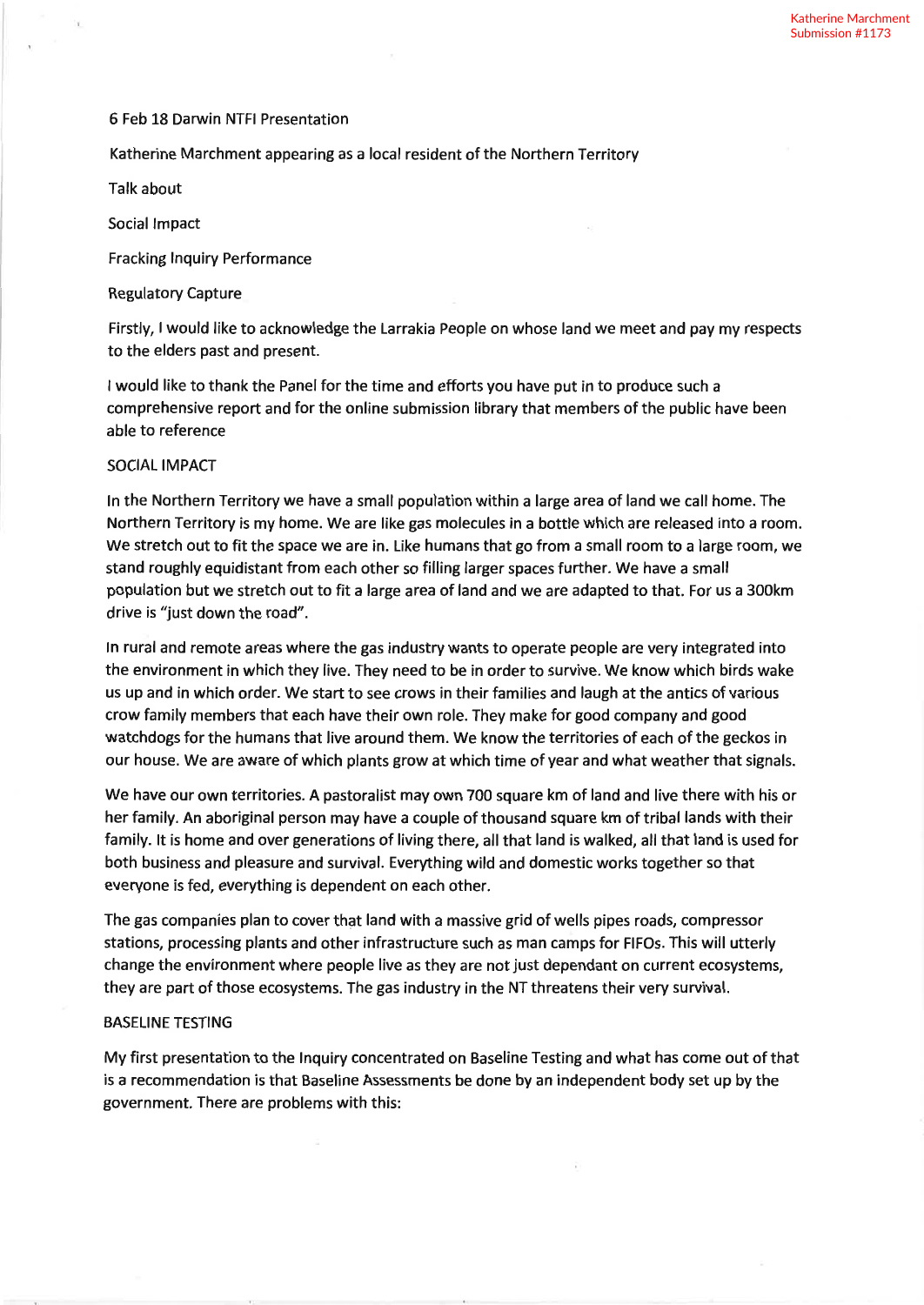- L. Baseline Assessments being the assessment of available data is not the same as baseline testing which is the collection of hard data. The lnquiry itself has admitted that they are lacking in hard data for a true assessment of risks, especially to the risk to water
- 2. As has been noted by the enquiry, the government department (Department of Primary lndustry and Resources) that has been charged with regulating the industry is also responsible for promoting the industry  $-$  thus a conflict of interest not independent.
- 3. Also gasfields residents in Queensland have not been happy with the so called independent testing done by DERM and the Gasfields Commission due to the close working relationships with the industry and the perception that the employees of DERM and bodies such as the CSIRO have been funded by the industry and thus seemingly reluctant to find results that point to the gas industry as causing impacts on residents - the most outrageous being the claim that an oily substance found on their cars and water tanks was caused by lerps rather than from condensate from the flaring that was happening right next to them.
- 4. Also, as I mentioned before the onus of proof according to Australian Law is on the landholder. Thus meaning that the testing done, if not done or directly commíssioned by the landholder is unlikely to stand up in court

There is a much cheaper easier solution to this problem which we are currently doing in the Northern Territory through my community organisation "NT Baseline Testing" which would satisfy the courts, that the testing is landholder initiated, independent and accredited:

NT Baseline Testing is testing being done in the Northern Territory which is landholder initiated and paid for by the landholder and donations through NT Baseline Testing. As the testing is initiated by the landholder it then passes the requirement that the landholder prove impacts

Accredited labs and scientists are being used and the fieldwork is being done under strict instruction from the Lab scientist. Notes are taken and witnessed throughout the process to show that these instructions are being followed. The testing we have done so far in the NT has followed the instructions given by qualified scientists to the letter. Thus, passing the accredited test. This is very similar to the process that gas and mining companies use when they do their testing where their field workers don't have to be scientists themselves but do have to do the work according to instruction given.

Thus, the testing will stand up in court as well as being truly accredited and independent.

The only problem with this method is that the total expense has been thus far bourn by the landholders and the community and it is not cheap. The consulting scientist, the cost of developing the template for the tests - ie, what is being tested for, the cost of the lab testing itself, the cost of the fieldworkers, the cost of keeping the samples in laboratory condition from collection and in transit till they get to the lab. I recommend that the landholder to simply put in a receipt of costs of the work done on their land to the existing Department of Primary lndustries and Resources and be re-imbursed. DPIR could then claim some if not all of the costs from the gas company who holds the exploration licenses on that landholder's land.

This could simply be integrated into the existing accounts system that DPIR has now and just require a bit of computer time from an existing employee. WAY cheaper than setting up a whole new "independent" body and making use of the existing resources we have now. Much simpler to fund the work currently being done to this effect by NT Baseline Testing and large pastoral companies which are already doing the testing. NT Baseline Testing has already established relationships with landholders, is local and comprises of people who live here all year round.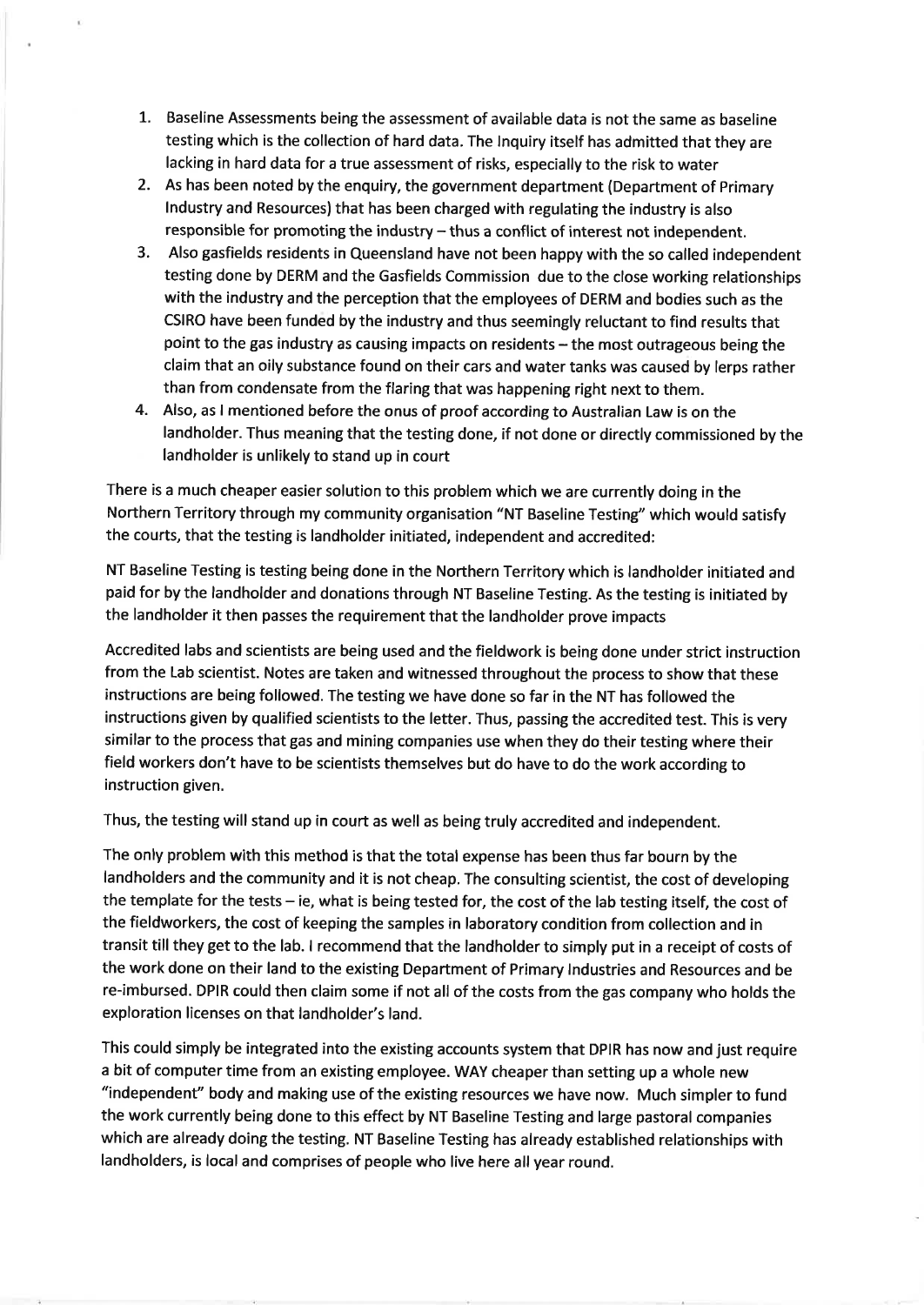The Aboriginal Communíty which has had baseline testing done by NT Baseline Testing, had no financial resources to pay for the testing so the testing was entirely funded by community donations from a fundraiser. I suggest that in these situations where communities and landholders that cannot put up the funding upfront for the testing to be done simply put in a quote which the department pays for and which is then acquitted when the testing is done.

A lot easier and cheaper than the recommendation put forward by the Inquiry and that will stand up in court into the bargain which is of more reassurance to landholders given the stories they have heard from Queensland residents about current so called independent testing. ln the NT we have already experienced the failure of regulation with existing mines.

ln Queensland Brian Monk from Kogan could set hís bore water on fíre, yet was told by DERM that his water had no flammable gas and was perfectly safe to drink even though it burned his grandkids in the bathtub and his cattle wouldn't touch it. Landholders in the NT have no faith in the independence of government as they feel that fracking is being forced on us, they can get no insurance, no guarantees, will be forced to sign mandatory voluntary agreements. They have no faith in the NT government to be an impartial regulator of this industry.

What I would like to see from DPIR is an open source database of water testing and bore levels done by landholders and companies and government agencies so far. Again, this could be done using existing departmental resources.

### FRACKING INQUIRY OBSERVATIONS

### http://www.afr.com/business/energy/gas/pepper-panel-backs-science-of-shale-20171213-h03ut0

<sup>I</sup>observe that the Panel is mainly from urbanised areas, None of the Panel live in the areas of the NT threatened by fracking. ln fact, none of the panel even lives in the NT. So, the very mentality when doing investigations and drawing conclusions about the NT is that of the FIFO worker. This is bound to influence the view of the panel when making conclusions about fracking in the NT and locals in the NT. From past experience in NT, Qld and NSW I notice that FIFO workers tend to have very little respect or regard for the locals. They just want to do their job, make their money and go back home. They are not personally invested in the NT or its people and it shows in their behaviour. The company timeframes are of more concern to them than compliance and quality control.

<sup>I</sup>am also alarmed by some of the actions of the Panel during this inquiry. The panel went to SE Qld to collect "scientific data". However, they used gas company vehicles and a gas company guide to assist them. Justice Pepper during my last presentation answered "Yes" - they had been to Kenya Processing Plant. Then went on to say that "no" they hadn't seen any holding ponds per my question about emissions from ponds which I had asked about at my first presentation and was asking about again at the second and I am asking about again today. What is being emitted from those ponds? What is likely to be released into the environment if there is a spill? Kenya has enormous holding ponds around it  $-$  you simply can't miss them. Further investigations by me revealed that gasfield resident John Jenkyn had to drive to Dalby to meet with the Panel before they drove to Roma. As John's property is right next to the Kenya processing plant, my conclusion from this is that it must have been the Ruby Jo processing plant that the Panel has seen. So, Justice Pepper either made <sup>a</sup> mistake or lied to me  $-$  either way this is unscientific.

When talking about man made radioactive elements in the gasfields, I received some argument from the panel about this stating that my information was incorrect even though I provided evidence. I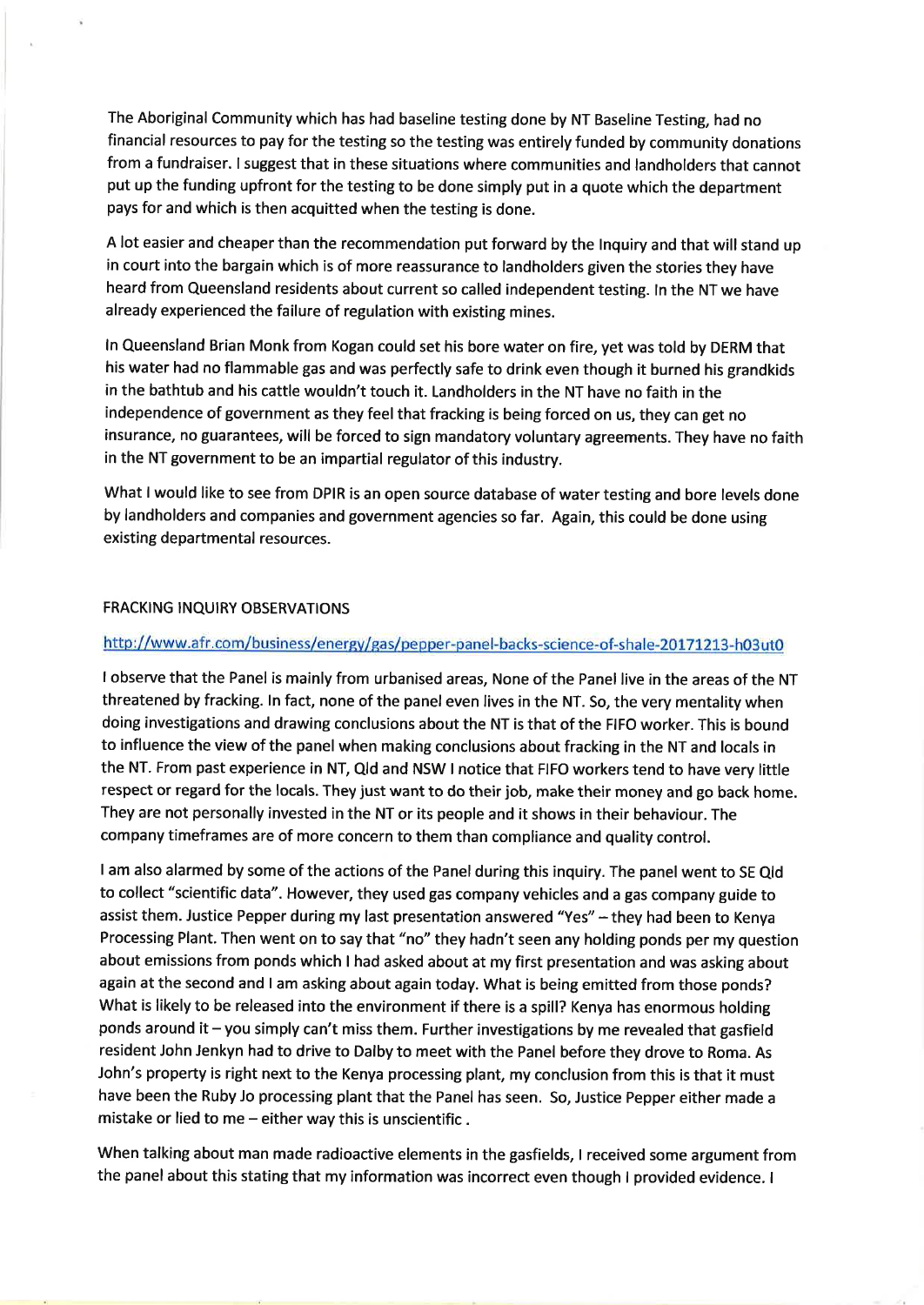ask the panel again - how did the daughters of man made radioactive elements finish up in John Jenkyn's rainwater tank? Results which John personally showed the Panel în Dalby. Results I have seen for myself. Man made radioactive elements are not found in your average backyard so why did the panel not feel that this warranted further investigation?

<sup>I</sup>am also worried that for a scientific inquiry with a Panel of eminent scientists that on their field trips no scientific data appeared to be collected. No Geiger counter readings, no readings for gasses, no flir camera showing emissions, no water testing, no soil testing - What science, what data collection has been done? Justice Pepper did say that the Queensland Gasfields Commission air monitoring data looked promising. To whom? The gas industry?

Talk to any local where the air monitoring was happening and they will tell you about the collusion between govt agencies and gas companies how the monitoring and the data was being manipulated. How the gasfields operators were warned of visits of compliance officers. Talk to doctors in the gasfields about how well the air monitoring is going in Queensland. Where is the monitoring data for the infrastructure currently in the NT? Where is the data? Something I asked in my previous presentation. Given the concerns of Territorians I expect more than just looking out the window at gas wells round Dalby. I expect science from a scientific panel.

Baseline Testing and the Baseline Assessment recommended by the lnquiry is not the same thing. Baseline Testing is about collecting hard data. Baseline assessment is analysis of existing data and given that "there is not enough data" on so many things including water, I don't find this recommendation acceptable. Sounds like the same "No Data, No Problem" I wrote about in 2013 in an article in No Fibs regarding the lack of Baseline Testing and the Gas lndustry going ahead in Qld without oversight and refusing to take the blame for the problems they caused because of "No Data". Where residents have been unable to prove impacts because of a lack of baseline data.

## http://nofibs.com.au/definition-data-katherine-marchment-reports/

Like others who have submitted to this inquiry, I am dubious about the choice to use ACIL Allen to do the economic modelling. I am dubious about gas services company Coffey Services winning the tender to do the social impact study. I am stung by the unfairness to members of the general public who have jobs and families given mere weeks over the Christmas period to respond to the lnquiry's 400 page draft final report whereas the lnquiry and the NTG have had all year to review all of our evidence. This Inquiry doesn't feel very independent to me but maybe given the Terms of Reference that was an impossible call from the start. To me it feels like the whole process has been stacked against local residents.

ls there any way that this lnquiry was going to be able to give anything other than a positive outcome for the gas companies? ls there any way that the risks would ever have been calculated as being too high given that this inquiry is about how the industry is to go ahead rather than should it go ahead?

#### REGULARLATORY CAPTURE

During a quick search of google, I have found a number of articles from all over the world mainly from energy companies which cite the need for "Robust Regulation" or a "Robust Regulatory regime". What I have not found is reference to actual robust regulations or where regulation has been successful in making this industry safe. So, to me all this talk of "Robust Regulation" is yet more industry spin. lmagine my disappointment to see this lnquiry spouting exactly the same line. What does the lnquiry envision as robust regulation? What would that look like? And even for pitiful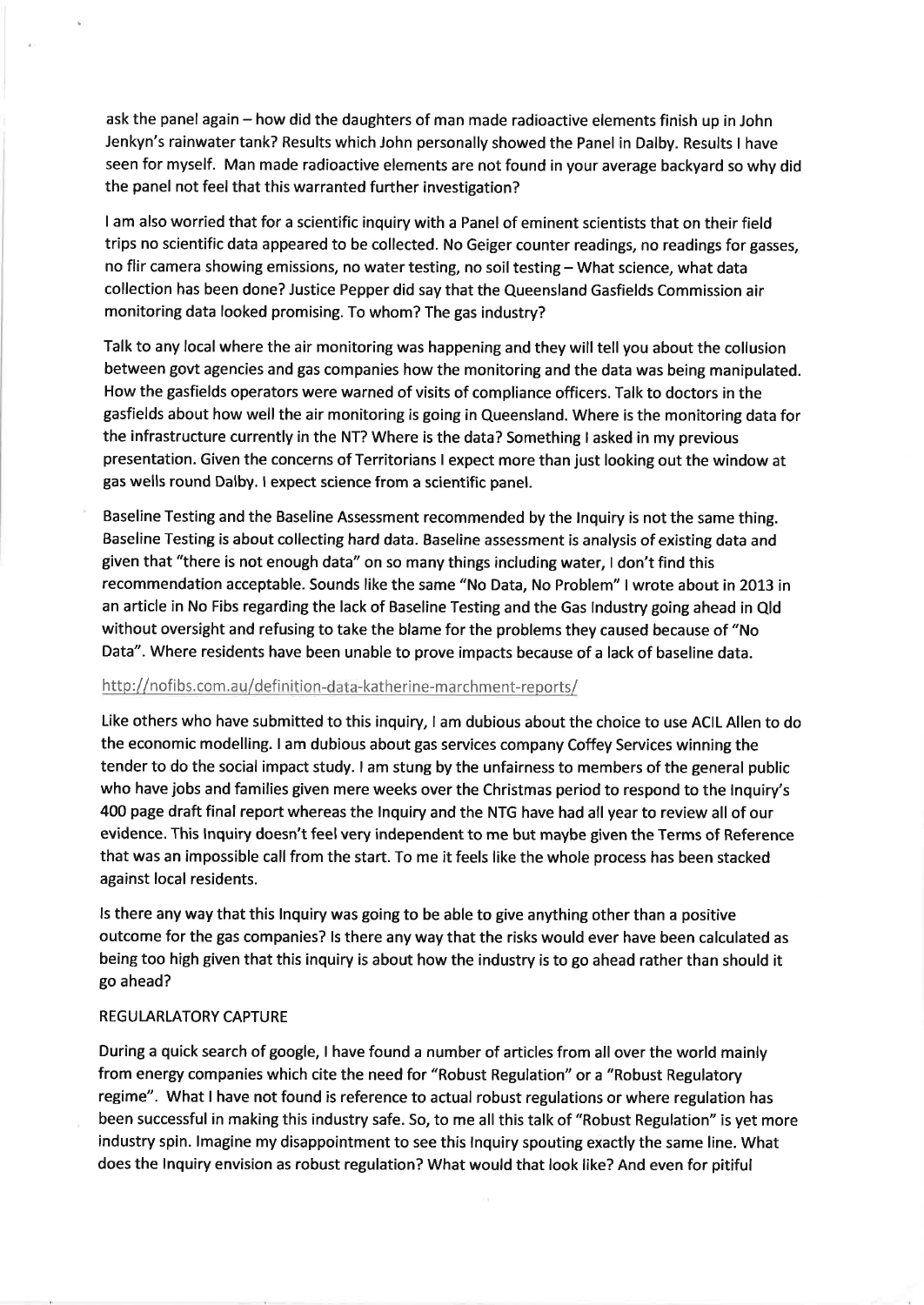regulation - where is the enforcement? Santos was fined only \$1500 for contaminating an aquifer. Contamination that was bought to the attention of the regulator by a local farmer. Locals protesting Santos activities in the Pilliga have been fined more than that.

2012 Wyoming

http://www.energytomorrow.org/blog/2012/09/21/fracking-regulation-let-the-states-lead

Shale energy development has been a game-changer for economic growth, job creation and government revenue. Hydraulic fracturing has been used safely for more than 60 years, and the states are well-equipped to ensure that record continues. The Empower States Act recognizes states are getting the job done when it comes to robust regulation of hydraulic fracturing."

European Parliament 2012 Robust regulation - some of these countries notably France and Germany have since banned fracking http://www.europarl.europa.eu/news/en/pressroom/20120917IPR51525/shale-gas-member-states-need-robust-rules-on-fracking

UK https://www.nationaltrust.org.uk/documents/fit-to-frack-summary.pdf

UK 2015 https://www.pinsentmasons.com/PDF/Shale-Gas-Report-2015.pdf

2014 Scientific American - Fracking regulation weak and scarce<br>https://www.scientificamerican.com/article/fracking-regulations-weak-and-scarce-despite-naturalgas-bonanza/

2014 WA http://www.dmp.wa.gov.au/News/DMP-team-visits-Carnaryon-to-6684.aspx

Queensland 2014 APPEA https://www.appea.com.au/media release/great-potential-for-shale-gasdevelopment-in-queensland/

Published in Alice Springs Online 2015 after the Hawke Report - Robust Regulation<br>http://www.alicespringsnews.com.au/2015/02/26/fracking-needs-robust-regulatory-regime-report/

2015 Northern Territory "Robust Regulatory Regime" https://www.claytonutz.com/knowledge/2015/march/northern-territory-fracking-report-released

Robust regulatory framework WA 2015 http://www.dmp.wa.gov.au/News/Regulatory-frameworkto-guide-16112.aspx

Monica V Cristina 20L3 written by a pro frackíng proponent appears to have provided the template for the conclusions of the NT Fracking lnauiry

"No technology is without risk. However, risk can be managed"

"Best industry Practises"

"Robust Regulation"